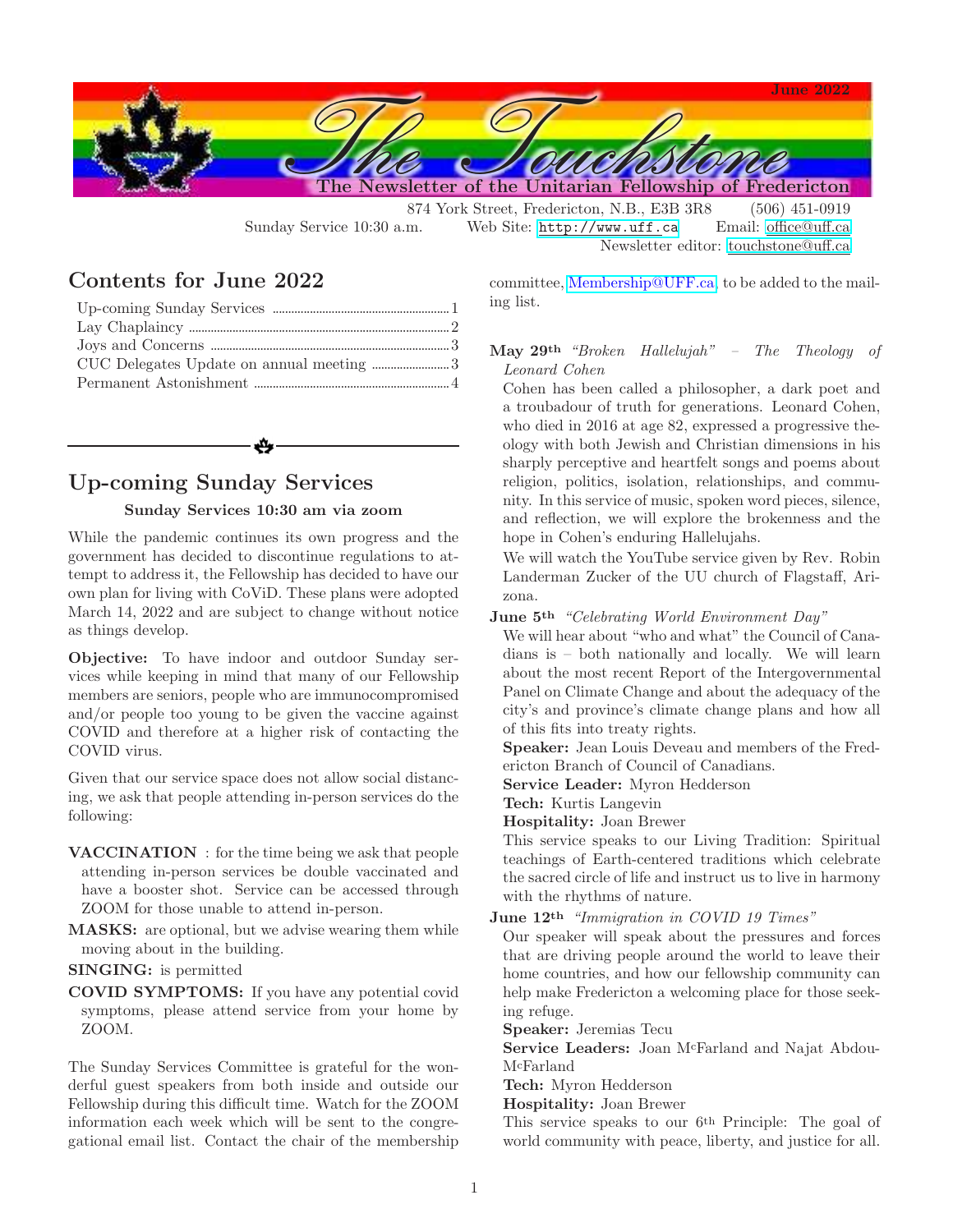June 19th *"Celebrating Father's Day"*

Several of our members and friends will be sharing their special stories.

₩

Service Leader: Jenn Carpenter-Gleim Tech: Myron Hedderson Hospitality: Joan Brewer

### Lay Chaplaincy

The Canadian Unitarian Council recommends that each congregation dedicate one Sunday a year to the Lay Chaplaincy. This year, for the UFF, that Sunday was May 15th. Usually, we talk about the Lay Chaplaincy: why we have lay chaplains and what they may and may not do. When leading the service, I will usually stress that Lay Chaplains are not Chaplains in the traditional sense in that CUC Lay Chaplains are explicitly prohibited from counselling except for discussing ceremonies. The



Left to Right Tony Fitzgerald, chair Deby Nash Decima Mitchell Jenn Carpenter-Gleim

Lay Chaplain(s) will talk about particularly memorable ceremonies at which they had officiated during the past year. We may mention the six year limit on the tenure of a Lay Chaplain and why the CUC implements that. Often we will suggest that members of the congregation consider becoming a Lay Chaplain.

Our Lay Chaplain committee meets every other month from September through May. From the first meeting in September, the Chair was reminded that the tenure of the senior Lay Chaplain, Deby Nash, would expire within the year and perhaps the Chair should get off his chair. As he was reminded, more than once, these things take time. We reviewed the CUC requirements and suggestions for the process of selecting a Lay Chaplain and pretty much followed them. We advertised in the "*Touchstone*" and in the congregational mailing list. A "Lay Chaplain Search Committee" was struck to review the application(s) received.

I wish to thank the following people for agreeing to serve on the search committee: Jenn Carpenter-Gleim representing the Lay Chaplains who would be colleagues with the new Lay Chaplain, Glenna Hanley representing the board of the Fellowship, Amber Elliott and Sheila Moore as congregational representatives having a relatively new and an experienced relationship with the Fellowship respectively.

The chair of the Lay Chaplain committee served as the chair of the search committee.

After reviewing the submitted curriculum vitae and cover letter, the search committee agreed to invite the candidate for a Zoom interview. Following the interview, the search committee reviewed and discussed their impressions and agreed to forward the candidate's name to the Fellowship board for their review and approval with a request, if the candidate was approved, to introduce a motion at the next congregational general meeting for the congregation's approval. That meeting was the Budget General Meeting in January and congregational approval was given for Decima Mitchell's name be presented to the CUC-Lay Chaplain Committee for their review and approval.

Using a template from the CUC web site, the chair of the Lay Chaplain committee drew up a Lay Chaplain Contract between Decima and the Fellowship. Using a combination of email, US and Canada post, the contract was signed by Decima and on behalf of the Fellowship Board of Trustees by the Secretary, Joan Brewer. On March 10th the signed contract was scanned and emailed to the CUC and on April 12th the CUC Lay Chaplaincy Committee approved the application and began the process of registering Decima with Service NB for the issuing of a license to officiate ceremonies of marriage within the province.



On Sunday we completed the process by installing Decima Mitchell as our new Lay Chaplain with the two current Lay Chaplains laying Decima's new stole over her shoulders. The ceremony we used was adapted from a November 23rd, 2014 instal-

New Lay Chaplain

lation at the First Unitarian Church of Hamilton. Hamilton is a much larger church than we, so there were things that did not fit and others that needed a little tweaking. One aspect of the ceremony which drew me to it was that Hymn #354 "*We Laugh, We Cry*" in our "*Singing the Living Tradition*" was used to punctuate the ceremony, singing a verse between the ceremonial components. I have always loved this song for its final line "*And in our search for peace, maybe we'll finally see: even to question, truly is an answer.*" I was very pleased when I was told later that one of our newer members, who had never heard the song before, was also moved by it, I presume, for her own reasons.

Following the installation, we had an abbreviated "Experiences and Visions" sessions where Deby spoke eloquently about being inspired by an earlier Lay Chaplain Sunday service in which she had been inspired to wonder whether Lay Chaplaincy was for her and the encouragement she received when she brought the idea up with others. Jenn, of course, always has tales of wonderful ceremonies but this time a caution about making sure that structures put up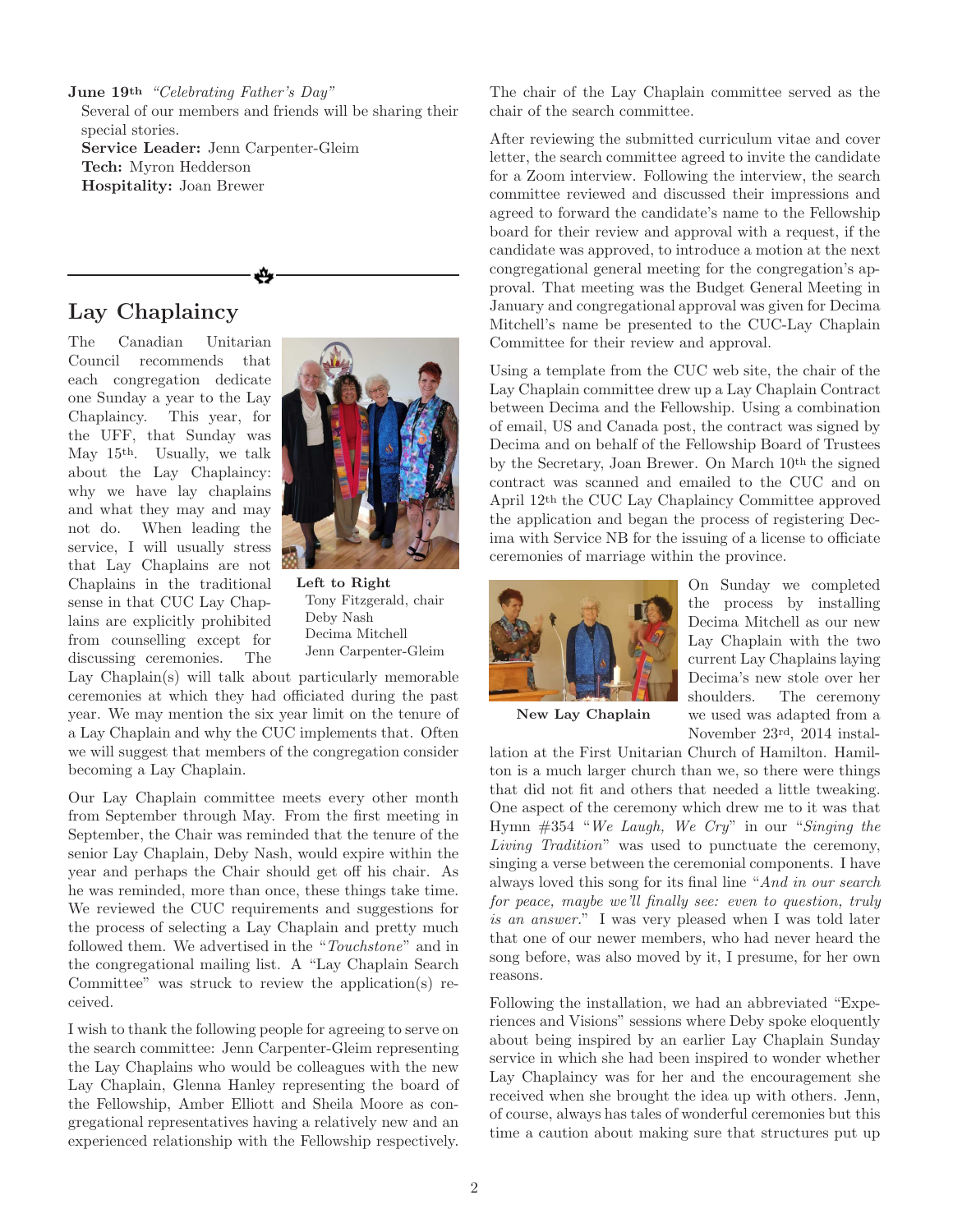just for the wedding are secure, especially if there is wind. Decima spoke of the training and the chance to learn from Jenn and Deby about the practical matters including those specific to New Brunswick.

all were, by the CoViD-19 Recognizing Deby's Service Deby Nash's term as a Lay Chaplain will end in September, however, we thought it most appropriate to honour her at this time and thank her for her service to the Fellowship. While challenged, as we pandemic, Deby had addi-



tional health challenges and, for a while, was forced to step away. As soon as her health permitted, we were pleased to welcome her back to our meetings and into the stole of Lay Chaplaincy. A part of our Lay Chaplaincy Sunday was dedicated to her dedication to us. Jenn presented flowers and spoke about their relationship as colleague Lay Chaplains. As service leader, I thanked Deby for taking the bait and becoming a Lay Chaplain after I had spent more time than I cared being the only Lay Chaplain for the Fellowship.

Finally, thanks were said to Joan Brewer who is a member of the Lay Chaplaincy committee representing the board in addition to all the other things she does for the Fellowship. I thanked Linda Sprague who had agreed to play the piano for the song which was, as I said earlier, critical punctuation to the installation ceremony and for selecting suitable music for the offertory. Linda had also picked up the flowers that were presented to Deby and had agreed to replace Gail Moore on the Lay Chaplaincy Committee as a representative from the congregation at large. Gail has had to step away for health reasons but I thank her for the several years during which she was on our committee. All the committee members have been a collegial and productive group with whom to work.

> Tony Fitzgerald Chair, Lay Chaplaincy Committee

#### Joys and Concerns

We are lighting a candle for Bill Knight and his family during his illness.

Sincere sympathy to Michelle Swan on the death of her sister in law Sheri Lynn Little.

Good luck to Donna Young on her move to St. Anne's Court this summer.

Geneviève Laloux has rented a cottage in Buctouche and is having trouble finding a car to rent. If anyone could help out by driving Devon and Geneviève to Buctouche or

picking them up or lending/renting them a car, please get in touch with Geneviève  $(506)$  454-9607.

Ken Moore lit a candle for his long time friend Jim Reid, teacher, house-painter, dentist, fisherman, golfer, grandfather, who died in May.

Janet Crawford lit a candle via zoom for the lay chaplains and promised them *On The Side of Love* T-shirts, which were donated to the Caring Committee by Michelle Swan.

Sheila Moore and the congregation wished Janet Crawford a Happy Birthday. We thank her for all she does for our Fellowship.

The Caring Circle is available to help in any way we can with a phone call or virtual visit or delivery of any items. Please get in touch with Janet Crawford [janetcra@nbnet.nb.ca](mailto:janetcra@nbnet.nb.ca?subject=Regarding Caring Circle) or (506) 454-0441 or Robin Stanley [stanleyr@nb.sympatico.ca](mailto:stanleyr@nb.sympatico.ca?subject=Regarding Caring Circle) or (506) 650- 2670. The caring circle has a Facebook page <https://www.facebook.com/groups/247416469728195>

If you have any postings for Joys and Concerns in Touchstone, send to [stanleyr@nb.sympatico.ca.](mailto:stanleyr@nb.sympatico.ca?subject=Regarding Joys and Concerns) Other committee members are. Nancy Beltrandi, Deby Nash, Myron Hederson, Decima Mitchell. Robin Stanley



## CUC Delegates Update on annual meeting

This year, Robin Stanley and Heather Lunergan were the Fredericton delegates to the CUC's annual general meeting, held on Saturday, May 14. From the material provided beforehand, it appeared to be a straightforward afternoon (and it was), all done by Zoom. We had to check in one hour before the meeting. We used that hour to chat about what was going to happen. I, Heather, have been a delegate before so it was fun to explore the agenda with Robin.

Once the meeting began, Vyda Ng, the Executive Director, spoke first. She, and others, used power point slides so everything was easy to understand. After showing a steadily downward trend in UU membership (13.76% over the past years) across Canada, Vyda said that unless membership rebounds quickly, "UUism is not going to have much of a future in Canada." A focus of the meeting had to do with money and growth, in particular the budget for staff and services. Based on a chart, we could ascertain that in 2021, the Unitarian Fellowship of Fredericton had 'fewer than 10 hours' of interaction with CUC staff. That was among the lowest of any congregation.

The rest of the meeting was much as one would expect. Time limits on speakers were enforced, and there was little discussion on most agenda items. There were reports